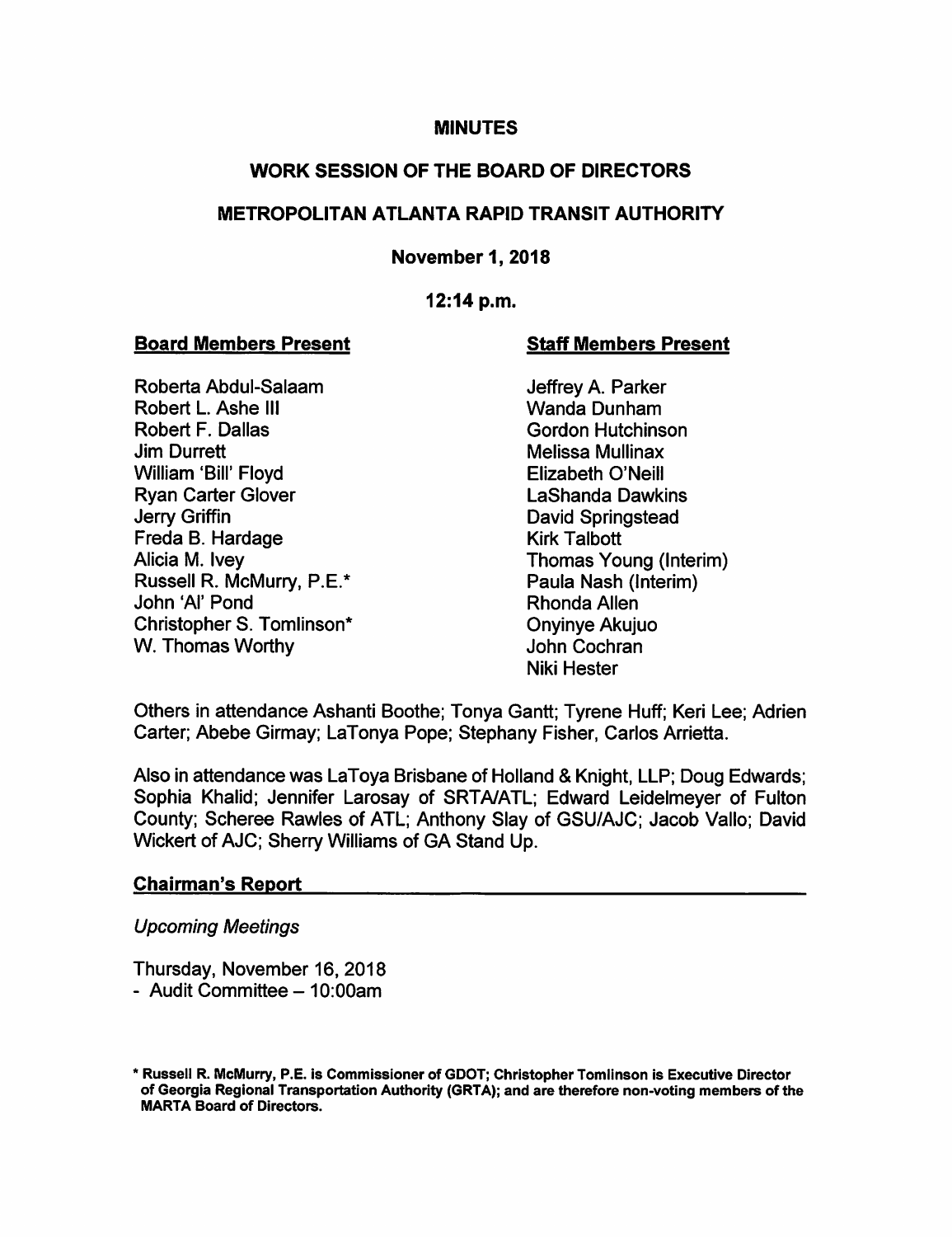Wednesday, November 28, 2018

- Planning & External Relations Committee 9:30am
- Operations & Safety Committee (immediately following)
- Business Management Committee (immediately following)

Thursday, December 6, 2018

- Work Session 12:00noon
- $-$  Board  $-$  1:30 p.m.

# Approval of the October 4. 2018 Work Session Minutes

On motion by Mr. Durrett seconded by Mr. Pond, the minutes were unanimously approved by a vote of 9 to 0, with 11\* members present.

Chairman Ashe announced the members of the 2018 Nominating Committee would be presented at today's Board meeting.

## General Manaaer/CEO Report

Mr. Parker announced Chief Dunham ran a significant drill over the weekend which included 14 jurisdictions, simulating a terrorist situation. Drills of this nature helps to make MARTA a safer and more secure transit system. There was special emphasis around the Dome Station in preparation for the Super Bowl.

## **Super Bowl Planning Update**

Ms. Allen presented a Super Bowl Planning update.

MARTA has moved from the planning phase to the communications phase. There is a planning group that meet on Thursday of every week.

There will be ten days of activity from January 26 to February 4<sup>th</sup>. Five transit rail stations will be heavily impacted - Vine City; Dome/GWCC, Phillips Arena/CNN Center; Five Points; Peachtree Center and North Avenue.

To date, three dry-runs have been held. Lessons learned:

PRACTICE: LARGE SCALE EVENTS Areas of Strength

- Operating schedules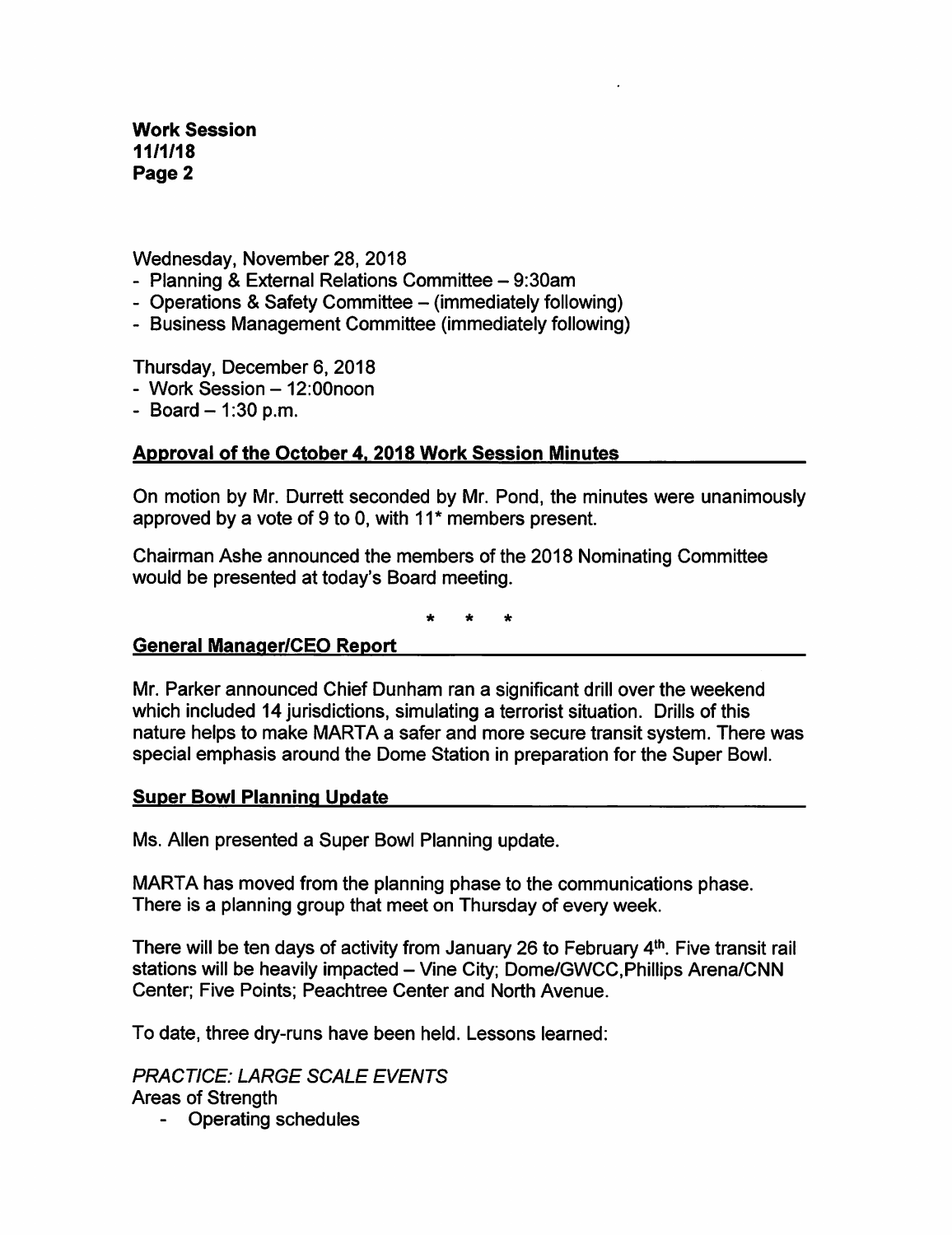- Crowd control
- Emergency Operations Center
- Transit Ambassadors

Areas of Improvement

- Training for Ambassadors, EOC Matrix Members
- Breeze card vending machine operation
- Right sizing the number of Ambassadors on hand
- Parking availability and operation

Strategies for Improvement

- Formalize and include hands-on field training
- Service machines, assign Cubic to key station
- Adjust assignments as events start and end
- Increase parking capacity, exit strategies

#### SERVICE PLAN

Key Considerations

- Road closures in the downtown area
- Parking restrictions for venue staffers
- Super Bowl fan festivals and concerts
- Extended hours of restaurants and pubs
- TSA staffers to support early morning flights
- MARTA staff supporting operations

MARTA Service Plan 1 - Saturday, Jan 26 - Monday, Jan 28

- All modes will operate on normal schedules

MARTA Service Plan 2 - Tuesday, Jan 29 - Friday, Feb 1

- Rail service will be operated one hour earlier (4:00am)

MARTA Service Plan  $3$  – Friday, Feb  $1$  – Tuesday, Feb 5

- Continuous rail service (4am Friday to 2am Tuesday)
- Enhanced service on four bus routes (4am Friday to 2am Tuesday)
- Reroutes are scheduled for nine routes due to road closures
- North Avenue Station bus loop will be closed Saturday, Feb 2
- Streetcar will operate on a 9-minute headway on game day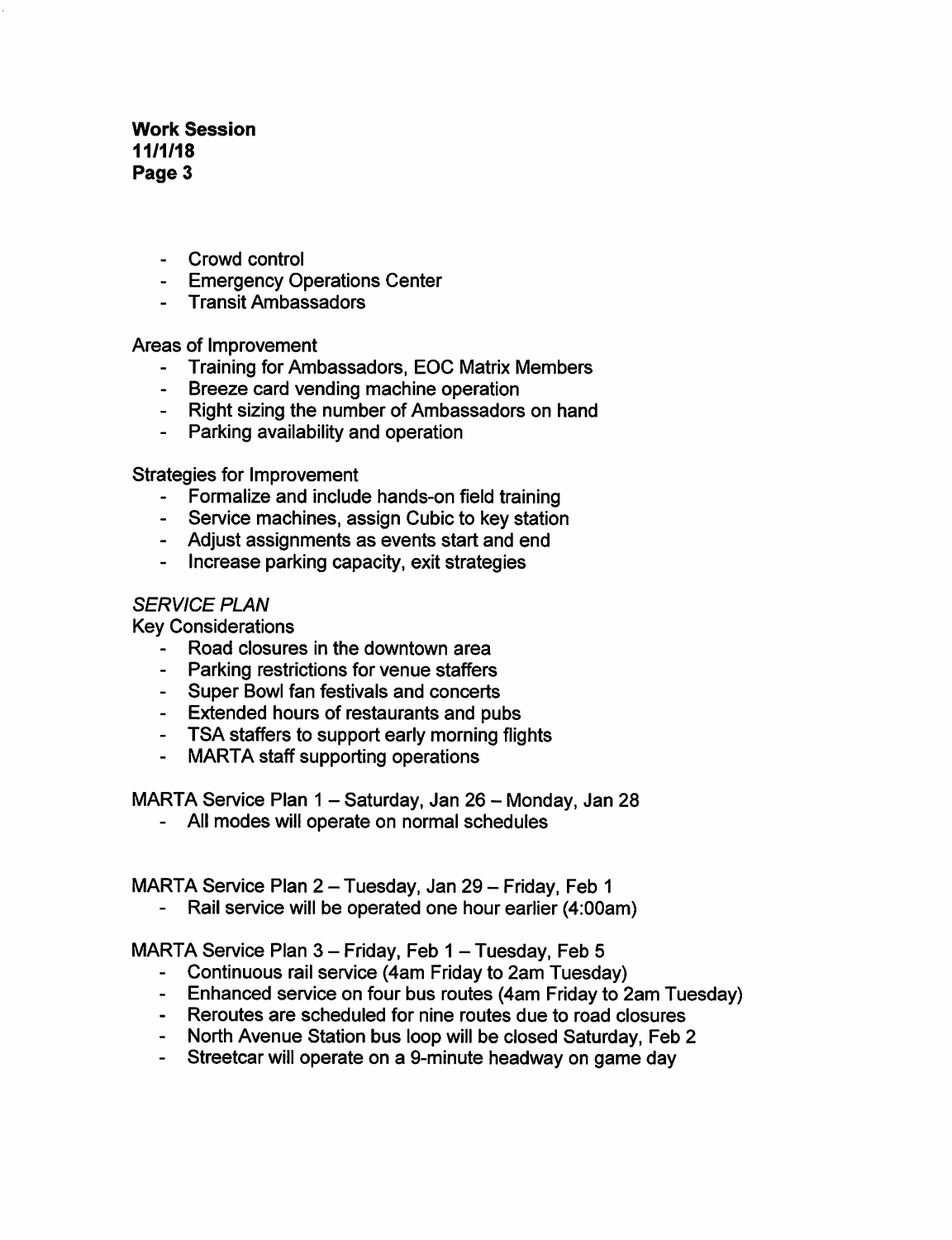## REVENUE OPERATIONS

- Commemorative cards will be available online Jan 5
- Breeze card sales counter at Airport Station
- Breeze card sales at hotels and key venues
- Additional BVMs at Vine City, Airport Stations
- Hand sales at key rail stations
- INFRASTRUCTURE IMPROVEMENTS
	- Cleaner, brighter stations
	- Increased parking capacity
	- Modernize escalators and elevators
	- Upgrade CCTV system components
	- Improve wayfinding

SAFETY AND SECURITY

- Infrastructure improvements, training will promote safe environments
- MPD is active in over two dozen sub-committees
- Submitted MARTA's Public Safety Plan
- Completed TSA IVIEW 3D field assessments at all stations
- Commitments from outside Law Enforcement Agencies

Mr. Floyd asked what happens if escalator/elevator goes out at Peachtree Center.

Ms. Allen said part of the plan is to have folks from Shindler on duty at various stations to handle emergencies.

Ms. Ivey asked if signage will be placed in stations regarding human trafficking.

Mr. Parker informed members that MARTA partners with Georgia Cares. Every employee will receive training about awareness. Additionally, there will be signage in the stations.

Ms. Ivey asked if MARTA have Norcam.

Chief Dunham said we do not have Norcam. It is costly and the shelf life is short. Signage will be placed in every restroom.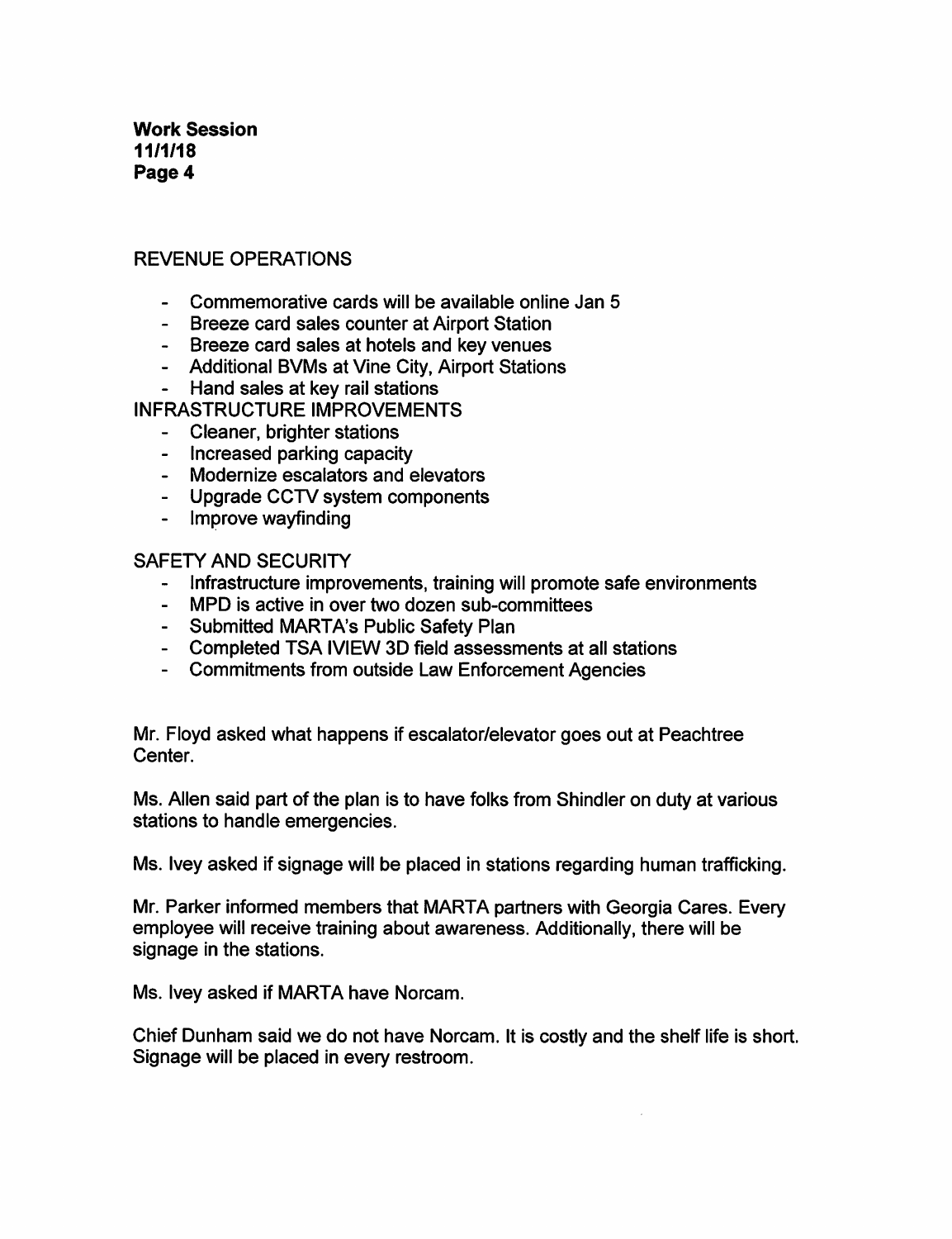$COMMUNICATIONS -  $3<sup>rd</sup>$  Quarter Communications Phase$ 

- Team MARTA pep rally and tailgate events
- Distribution of Team MARTA playbook
- MARTA and NFL communications and marketing campaigns
- MARTA Super Bowl website
- Link to NFL Super Bowl website
- "How to" videos for employees and patrons
- Expanding Customer Service Center hours of operation

Training - will be provided to staff covering Customer Service and Security

CONTINGENCY PLANS  $-$  What will we do if...

- Conducted two table top exercises
- Conducted a full-scale exercise
- Acquired equipment and supplies for inclement weather
- Designate employee rest areas at MARTA facilities in case man-made or natural events threaten planned operations

## MOVING TOWARDS THE GOAL LINE

- Coordinate with stakeholders
- Focus on hiring and retaining essential staff
- Train and develop our team
- Communicate plans
- Educate the public

#### 4th QUARTER - IMPLEMENTATION PHASE

- A well-coordinated plan that includes all departments
- Proper level of fully prepared, engaged staff in every department
- Successfully executed crowd control plans
- An informal riding public
- Plans, Practices, Coaching, Communication, Cooperation, Execution (and Flexibility)

Mr. Griffin asked if patrons will have readily available access to MARTA information.

Ms. Allen said requests have been made. MARTA would like a spot at the escalators to guide patrons and perhaps play announcements on the airport's plane-train.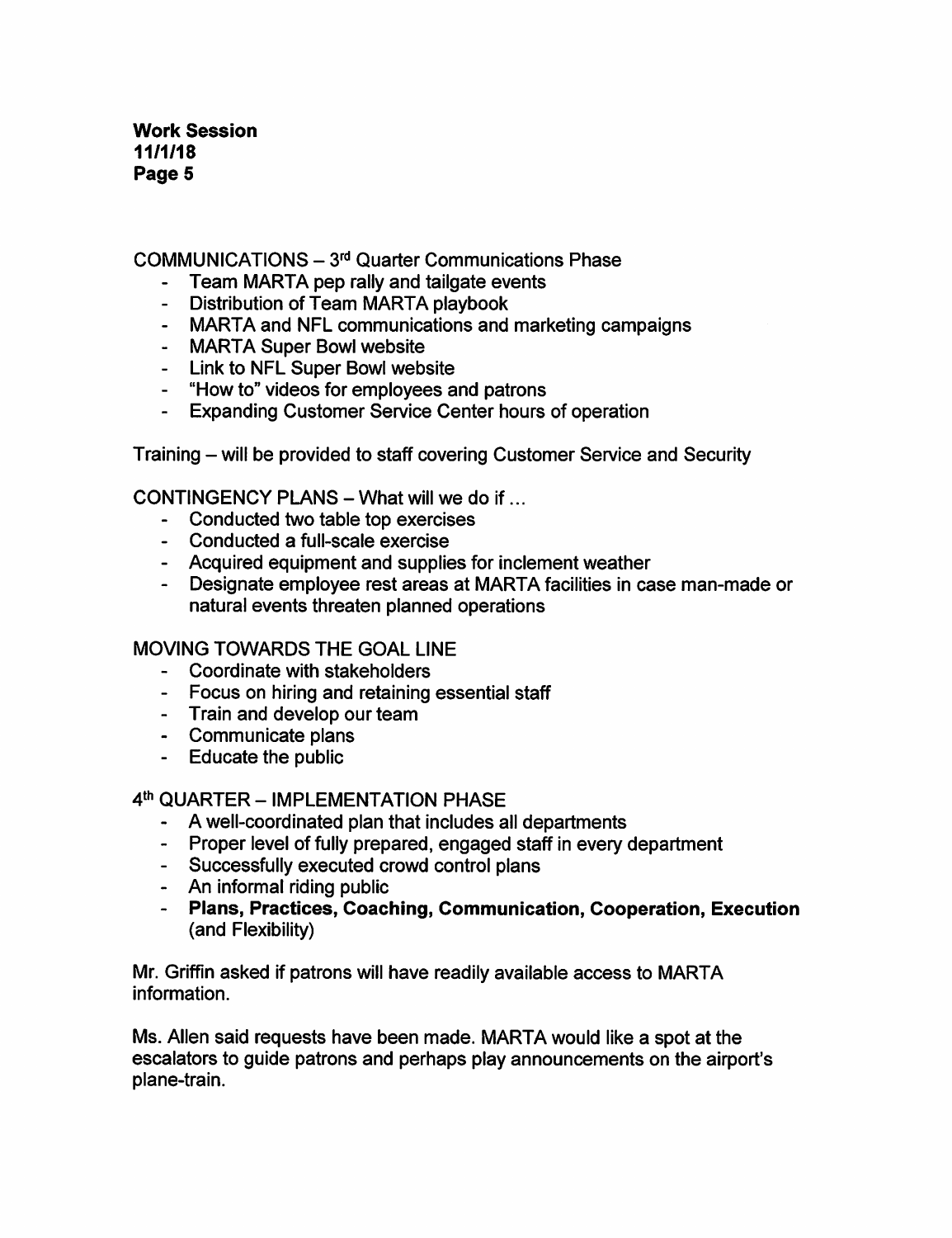Mr. Parker said he has had early conversations with the General Manager at the Airport. Additionally, there have been conversations with Uber and Lyft. They mentioned their concern about not having enough capacity. They need MARTA to be successful and provide service to their customers as well.

Mr. Dallas asked if the NFL itself would communicate to ticket purchasers that their best bet is to buy Breeze and use it for the week they are here.

Ms. Allen responded most tickets are purchased through a hospitality package. MARTA have a liaison with Anthony Travel whom will be on-site at many locations. MARTA asked if they are interested in purchasing Breeze cards to put into their packages. From every partner that MARTA is working with, they are pushing patrons to MARTA.

Mr. Dallas suggested that MARTA work to get passes in patron's hand at the airport. It would be difficult otherwise to get them to ride MARTA. He asked about extended hours on restrooms.

Mr. Springstead said restroom hours would be extended by three hours.

Mr. Dallas inquired about parking at parking decks.

Ms. Allen said MARTA's TOD group is reaching out to all the parking decks at end-of-line stations. Also, the TOD partners are being asked about additional parking.

Ms. Ivey said the person at the airport that is over the Super Bowl Committee (Jai) will work with MARTA for better signage near the escalator at the airport. In addition, Paul Brown or Chili Ewing are contacts to speak with to provide cards at concessions. There is a new magazine that will distributed to every passenger called Sky Point. MARTA can get free brandage, so that people can understand riding MARTA during Super Bowl; contact Demetria Watson.

Mr. Durrett said MARTA is spending a lot of resources making sure MARTA presents well and performs well. Are we presuming Breeze card sales will cover these costs?

Mr. Parker said MARTA will maximize revenue collected. In the approved 2019 Budget, there is an additional \$2M to support additional service. There is no compensation coming from a third party.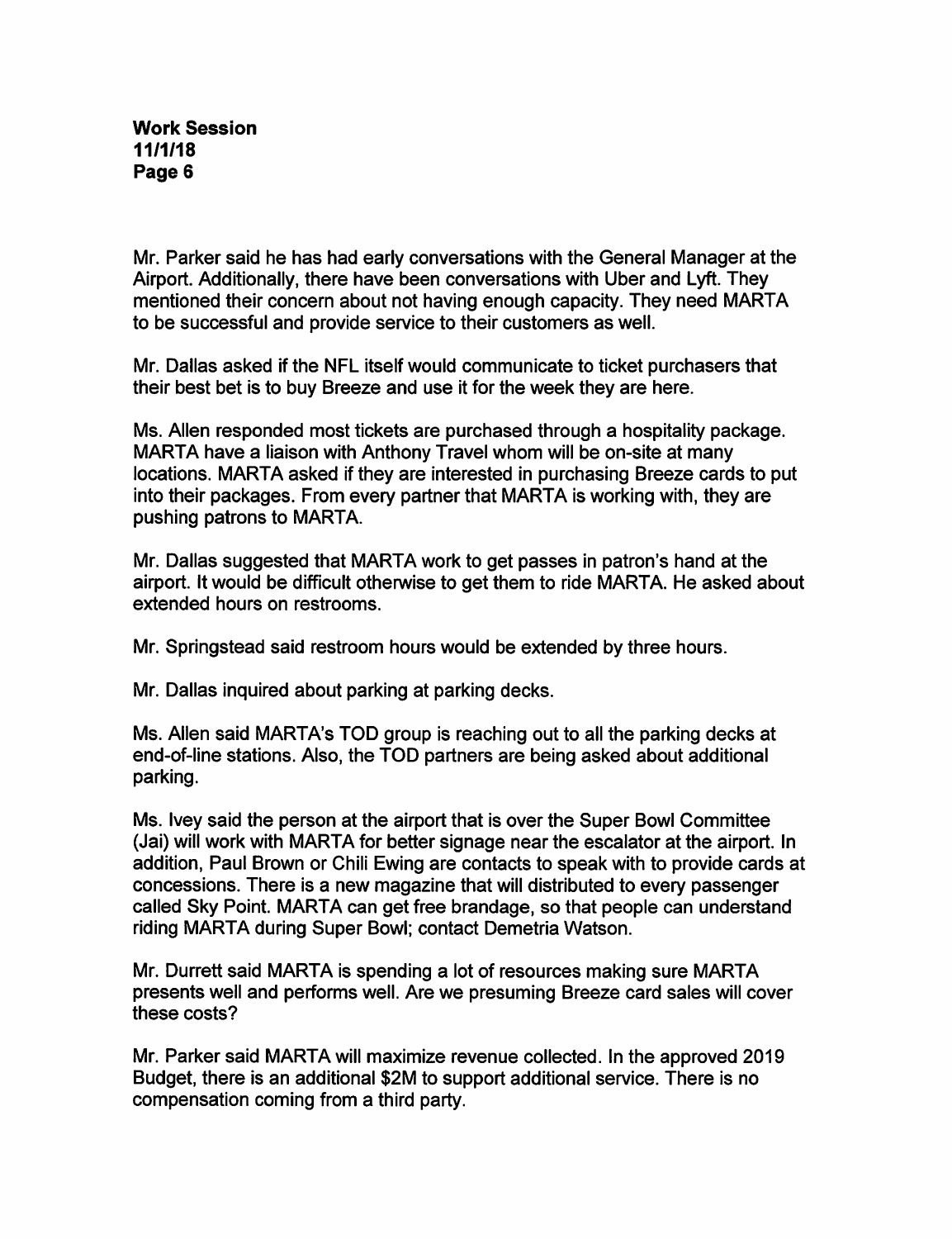Mr. Durrett thanked Ms. Allen for a great presentation. He said he was happy to hear about infrastructure improvements and whatever is done for the Super Bowl will be the base and that MARTA will continue to improve all stations. Hopefully, this will become the catalyst for a new way of taking care of our patrons.

Mr. Parker responded this is a jumping off point for improvements to the stations. The other thing is there are three groups of riders that MARTA will take care of during the Super Bowl – regular riders (existing ridership), a substantial number of workers and the visitors that are coming to Atlanta.

#### Request for Waiver

Ms. O'Neill made this presentation.

A request for Waiver was made by Siemens to employ a former MARTA employee, Mr. Jimmy Kim within one year of the time he left MARTA. Mr. Kim was an Associate Counsel within MARTA's Legal Department. MARTA does not have any direct contracts with Siemens, however, a couple months ago MARTA accepted an assignment for the maintenance of the Streetcar. That is the only work MARTA currently have with Siemens. Mr. Kim will not work on this contract. The Board of Directors is the only body that can grant waivers.

Mr. Tomlinson asked if MARTA has considered going back and revisiting the Ethics policy.

Ms. O'Neill said this is one of the changes made in 2015. Since then we realize there are clear situations where there would not be a conflict. Legal staff is currently working on the Code and staff hope to bring it to the Board either December or January.

## RFP for Mobility Operations

Mr. Parker informed Board members they will be asked to allow an RFP to advance for MARTA Mobility service to consider whether to extend the two option years on the MV contract. Additionally, there are concerns over DBE participation in the execution of the contract.

Ms. Abdul-Salaam asked if MV provide a status report on performance.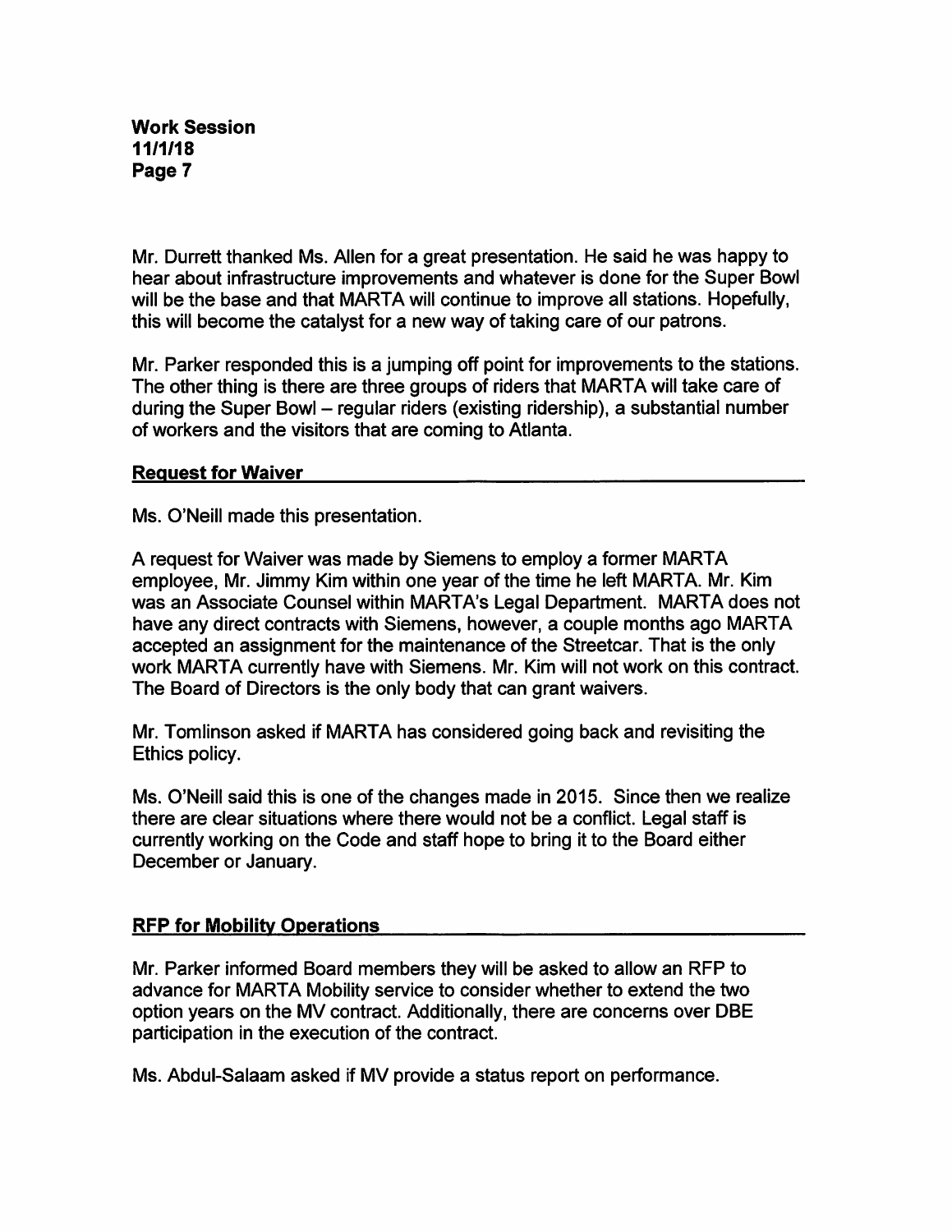Mr. Parker said a monthly status report is provided which can be distributed to the Board.

Mr. Pond suggested incorporation of performance criteria with a bonus when the criteria are exceeded.

Mr. Parker said there is performance criteria. The goal is ensuring that they meet 'best efforts'.

## Other Matters

Mr. Parker informed the Board that they will not be asked to vote on the 15<sup>th</sup> Amendment this month.

Mr. Parker announced that the Clayton County Locally Preferred Alternative will go to the November 28<sup>th</sup> Planning & External Relations Committee for Board approval. It will then go to full Board for approval at the December  $6<sup>th</sup>$  meeting.

# Report from the Chairman (con't)

Chairman Ashe announced the schedule for the Committee meetings have changed. Moving forward, the Planning & External Relations Committee will be held on the same day as Operations & Safety and Business Management Committee meetings; with Planning & External Relations being first, followed by Operations & Safety, followed by Business Management.

Chairman Ashe announced members of the 2018 Nominating Committee:

Ryan C. Glover, Chair William 'Bill' Floyd Jerry Griffin Alicia Ivey Thomas Worthy